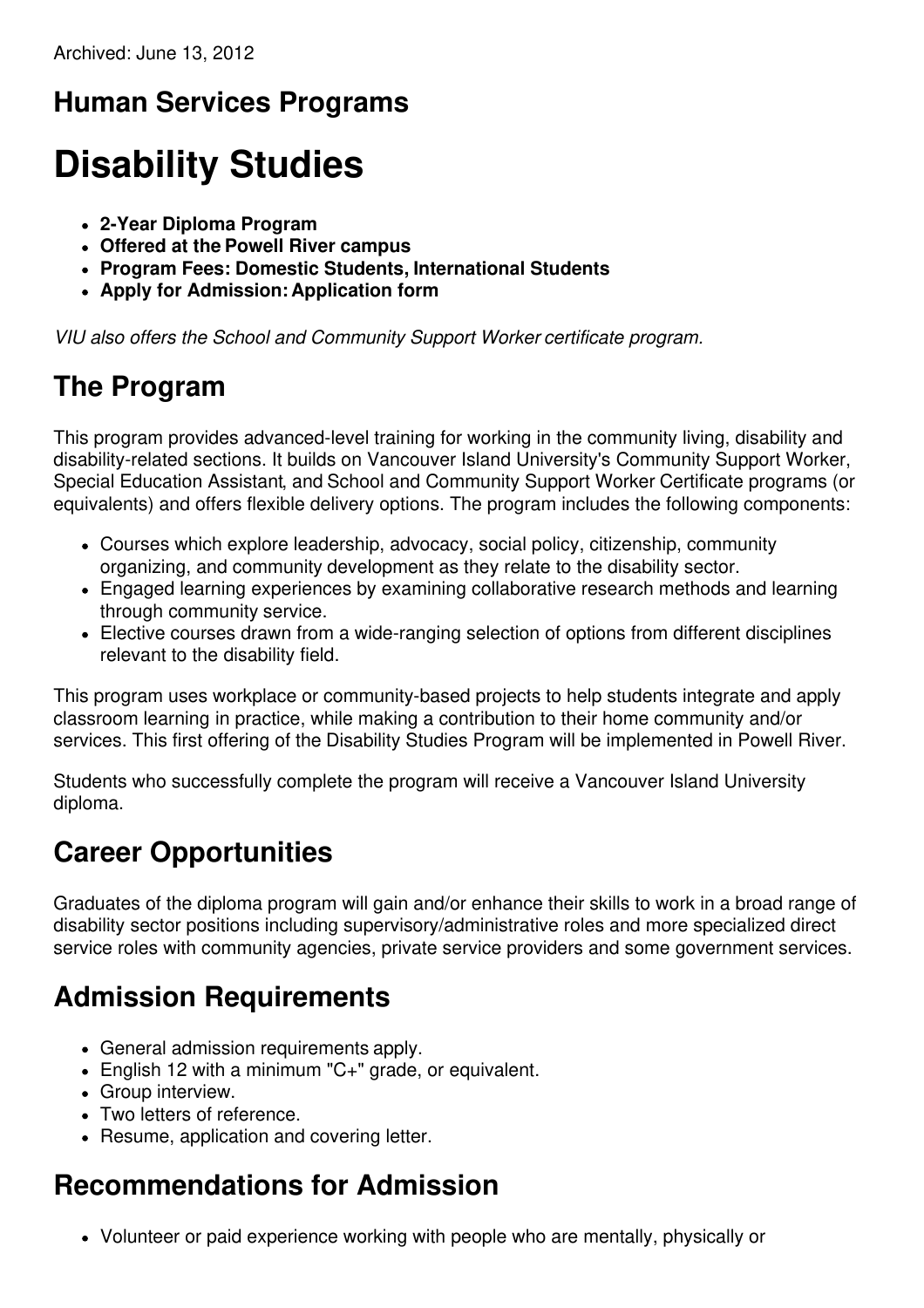behaviourally challenged.

#### **Notes on Admission**

- Fieldwork and/or practicums will require a satisfactory criminal record check prior to placement. Criminal Record Checks are requested through VIU. The Registration Centre at VIU will contact prospective students by mail regarding the requirements for a Criminal Record Check. Criminal Record Checks are processed through the Ministry according to the Criminal Records Review Act. A check completed through the RCMP is not sufficient to meet the requirements of the Act. Students are advised that a criminal record may limit their practicum possibilities and their work opportunities in the Human Services field.
- For admission to the program, applicants will be assessed on past academic achievement, related volunteer/paid employment, writing skills and performance at a group interview with faculty.
- Applicants may be required to provide a letter from a family physician confirming they have the physical capacity required to work in the field.

### **Admisson to the Second Year of the Disability Studies Diploma**

Students must have completed a Community Support Worker Certificate (CSW), Special Education Assistant Certificate (SEAC), or School and Community Support Worker Certificate (SCSW), or equivalent.

### **Graduation Requirements**

To be eligible for a Disability Studies Diploma, students must:

- Complete all of the required program courses and obtain a minimum "C" grade in every course.
- Achieve a passing grade in the practicum course.
- Complete all requirements within 5 years.

# **Start Date and Application Deadline**

The program starts in September and applications are accepted between November 15 and March 31. For further information regarding late applications and program contacts check the Program Availability List.

#### **Transfer Credit (from other institutions)**

Vancouver Island University recognizes the academic knowledge and achievement of students who have undertaken post-secondary studies at other colleges, institutes, or universities. Credit is assigned on the basis of an official transcript, course outlines, and other supporting documentation.

#### **Student Transfer into Other Programs**

Although it may be possible for students to transfer into other Disability Studies Diploma programs across the province, the probability of acceptance into other programs depends on the receiving institution.